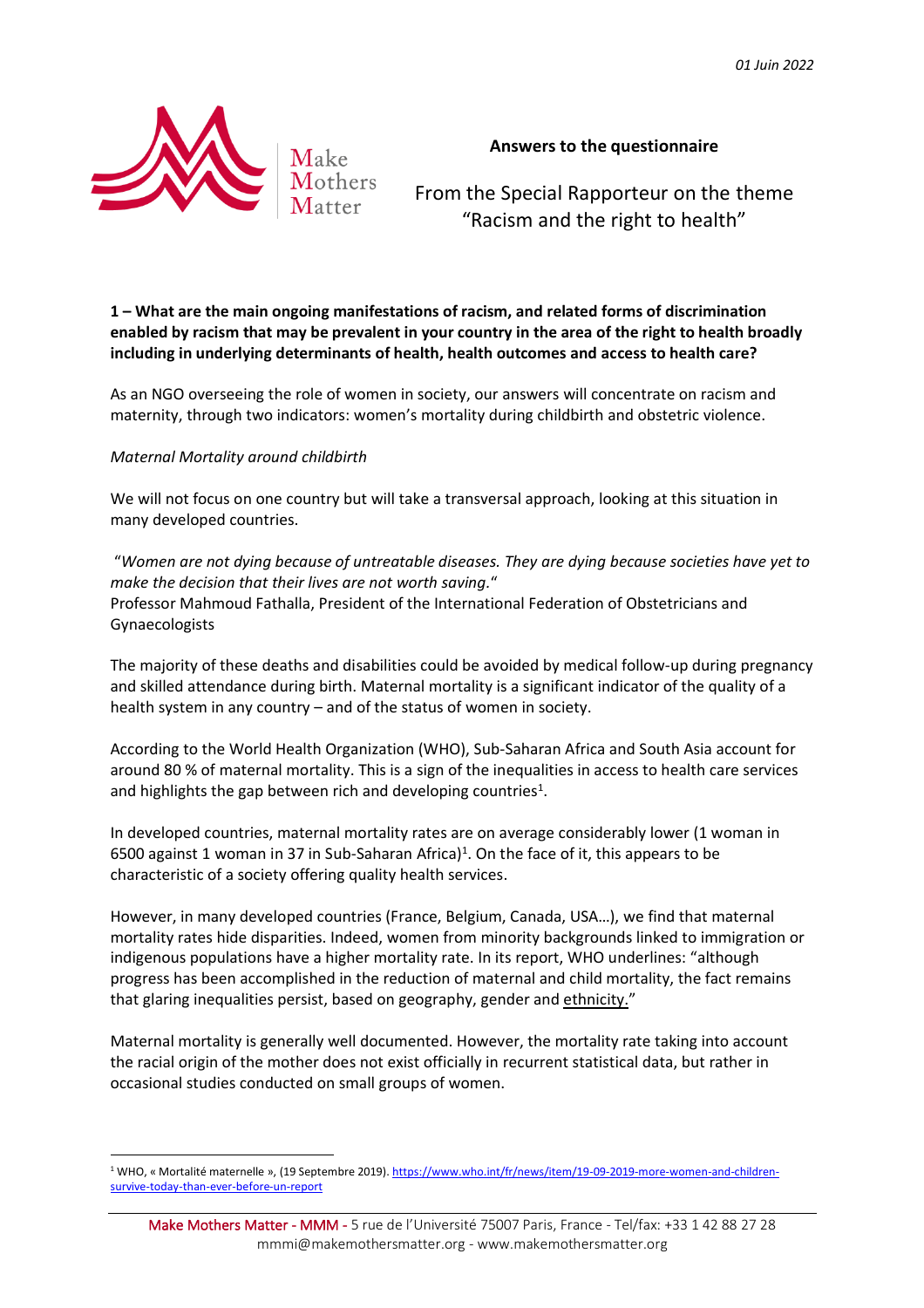## *Obstetric violence<sup>2</sup>*

In addition to maternal mortality, the phenomena that we combine under the term of "obstetric violence" are also indicative of a form of racism. In 2019, the UN dedicated a special report to the issue of obstetric violence and recognized it in some cases, as Violence Against Women, and in others, as Human Rights Violations.

Obstetric violence can be classified into several categories<sup>3</sup>:

- Pathologization: abuse of medication and triggering techniques
- Dehumanisation: psychological violence, lack of listening, inappropriate words
- Lack of free and informed consent on the medical procedures performed: episiotomy, oxytocin injection, cesarean section
- Precedence of protocols over the patient's needs: continuous monitoring, non-respect of the patient's wishes to give birth in this or that form

Obstetric violence has an impact on the future life of mothers: impact on their health (incontinence, difficulty in moving, etc.), or psychological (loss of esteem, self-confidence, etc.). It also has an impact on the future of their children.

Discrimination against certain communities amplifies the frequency of obstetric violence. They take the form of inappropriate comments, marked dehumanization, diminished quality of care and a disregard from the nursing staff, or even openly racist remarks such as homogenization of a group of people and use of stereotypes. For example: "These Haitians, why are they all screaming? ".

The notion of obstetric violence and its awareness is recent. Official statistics in this area are scarce. Statistics taking into account racial, ethnic or geographical origin are even scarcer. The only accessible data comes from occasional studies carried out by sociologists, healthcare teams or others.

**2 – Who are the most affected people and why? Please describe existing disparities in the provision of and access to health services that affect people of different racial and ethnic origin, descent as well as other groups, such as migrants. The lack of data, analysis or health indicators in this regard may also be reflected.**

## *Communities affected by these discriminations in childbirth care and by a higher mortality rate:*

Disparities in the conditions for women in childbirth, obstetric violence and mortality rates are particularly noticeable in the following populations:

- Mothers from immigrant origins, recent or not. For example, population of African origin in the USA and Canada, Hmong minority in the USA, population of Turkish origin in Belgium, sub-Saharan in France
- Indigenous minorities like Inuit in Canada, Native American in the USA, Sami population in Norway<sup>4</sup>
- **Refugees**
- More generally, illiterate women and /or those living in modest conditions

 $2 -$  United Nations, General Assembly, Report of the Special Rapporteur on violence against women, "A human rights-based approach to mistreatment and violence against women in reproductive health services with a focus on childbirth and obstetric violence" - Assemblée Générale de l'ONU : A/74/137- (11 Juillet 2019).

<sup>3</sup> - Catherine Novello-Vautour, « Discriminer le miracle de la vie : la violence obstétricale chez les personnes noires et autochtones dans les institutions de santé au Canada », (Septembre 2021).

<sup>4</sup> - *Discrimination of the Sami population, the national minorities and migrants in Norway/Diskriminering av samer, nasjonale minoriteter og innvandere i Norge*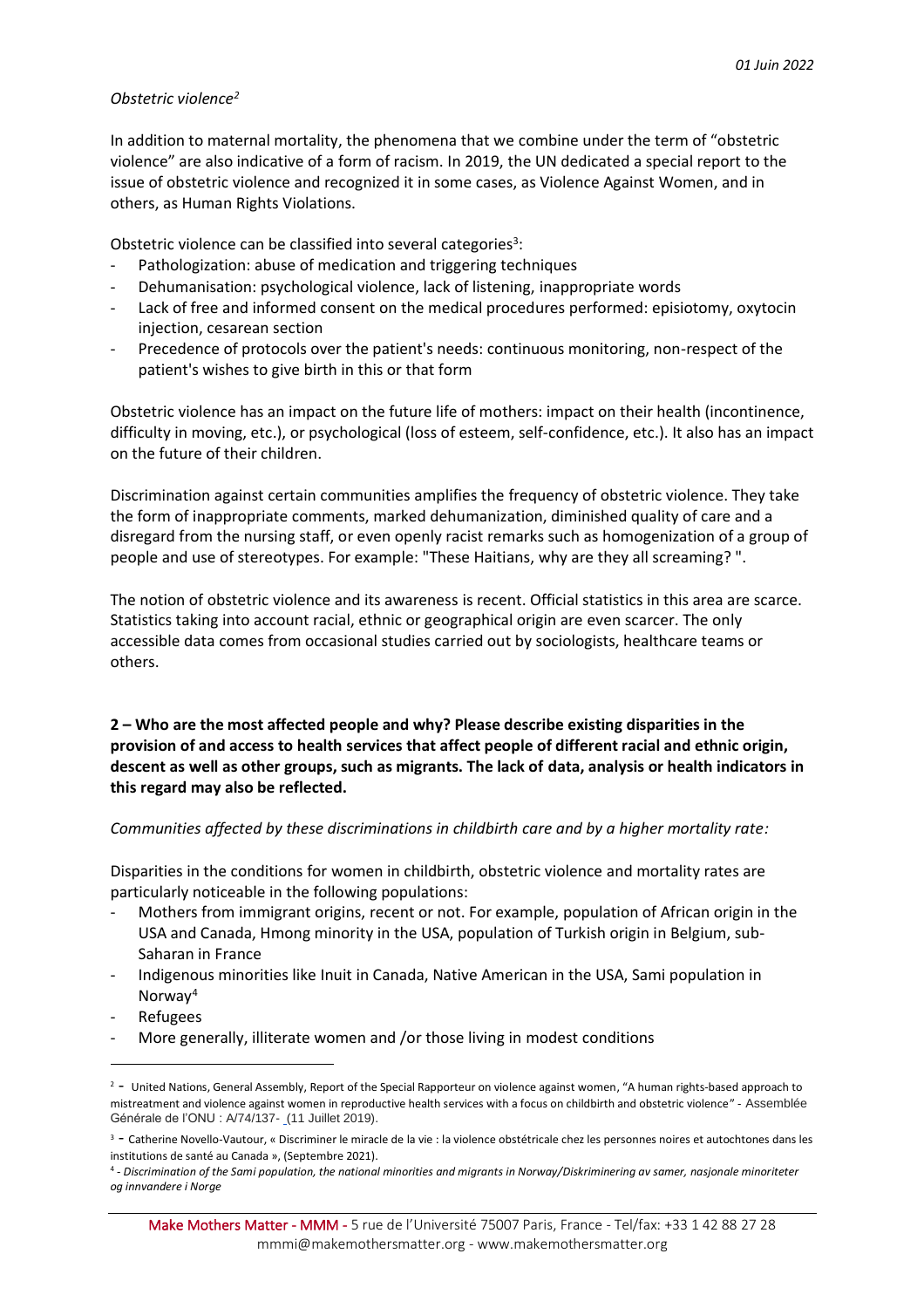Thus, in Canada, women of African origin are more at risk of having a premature birth: 8.9/1000 for black women versus 5.9/1000 for white women<sup>5</sup>. In Canada, black women are also more at risk of enduring discriminatory treatment, as well as: not having access to alternative birthing methods; being isolated and ignored by medical personnel; not being informed of the process, of their rights and of the medical procedures; having their companion or spouse treated disrespectfully by the medical personnel; and enduring racism.

In the United States, African-American women are three times more likely to die during childbirth than Caucasian women.<sup>6</sup> In New York, the risk is 8 times higher. The US Department of Health estimates that half of the deaths of black women could be avoided if they were treated in hospitals frequented by white women. A movement was born alongside *Black Live Matters*: "Black birthing lives matter" as well as the "Black Maternal Health Week", chaired by US President Biden. Kamala Harris declared: "It's not about education or socio-economics. There is an implicit bias in our health care system." The United States is the only country where maternal mortality has been rising steadily for the past 20 years (+27% between 2000 and 2014, when the figure reached 28 deaths per 100,000 births).

In France, a study conducted between 2013 and 2015<sup>78</sup> shows that a mother, living in France but born in sub-Saharan Africa, is three times more likely to die from pregnancy or childbirth than a woman born in France.

In Norway, women with low incomes, those with a limited level of education or immigrant women, are more likely to be victims of obstetric violence<sup>9</sup>.

## *Why are these populations more at risk of perinatal mortality and obstetric violence?*

For mothers:

- Language barriers for immigrant women: difficulties communicating with the care team, expressing what they feel, what they want, and asking questions
- Degraded health conditions even before the start of pregnancy: poor diet, poor health monitoring of other diseases (hypertension, diabetes, cardiovascular disease, obesity, etc.) - These poor health conditions are also indicative of precarious living conditions and unequal access to a decent healthcare system
- Lack of information on their rights, medical procedures
- Atmosphere of mistrust against the host country's medical system for recently immigrant populations

Health systems are clearly involved at different levels:

- Infrastructures of unequal quality: obsolete equipment, presence or absence of a neonatal emergency service or resuscitation service – this situation may be linked to a deliberate choice of investments by the city, to public services with limited financial means
- Access to infrastructure either by a lack of:
	- o means of transport for the household concerned
	- $\circ$  the location / residence of the mother this pertains in particular to indigenous women living in isolated geographical areas

<sup>5</sup> - Katherine Novello-Vautour, (2021) - Mitchell & Herbert, (2014) – Patychuk, (2011 ; Enang (1999)

<sup>6</sup> - Emission Arte Reportage, « USA : discrimination à la maternité », (avril 2022).

<sup>7</sup> - 6è rapport de l'Enquête nationale confidentielle sur les morts maternelles (ENCMM), « Les morts maternelles en France : mieux comprendre pour mieux prévenir 2013-2015 », (6 janvier 2021).

<sup>8</sup> - *Revue européenne des migrations internationales*, Priscille Sauvegrain, « La santé maternelle des "Africaines" en [Île-de-France](https://www.cairn.info/revue-europeenne-des-migrations-internationales-2012-2-page-81.htm) : racisation des patientes et [trajectoires](https://www.cairn.info/revue-europeenne-des-migrations-internationales-2012-2-page-81.htm) de soins », (2012).

<sup>9</sup> - Henriksen et al.(2019). The Safe Pregnancy study - promoting safety behaviours in anternatal care among Norwegian, Pakistani, Somali pregnant women: a study protocool for a randomized controlled trial. BMC Public Health. 19:724 - <http://doi.org/10.1186/s12889-019-6922->